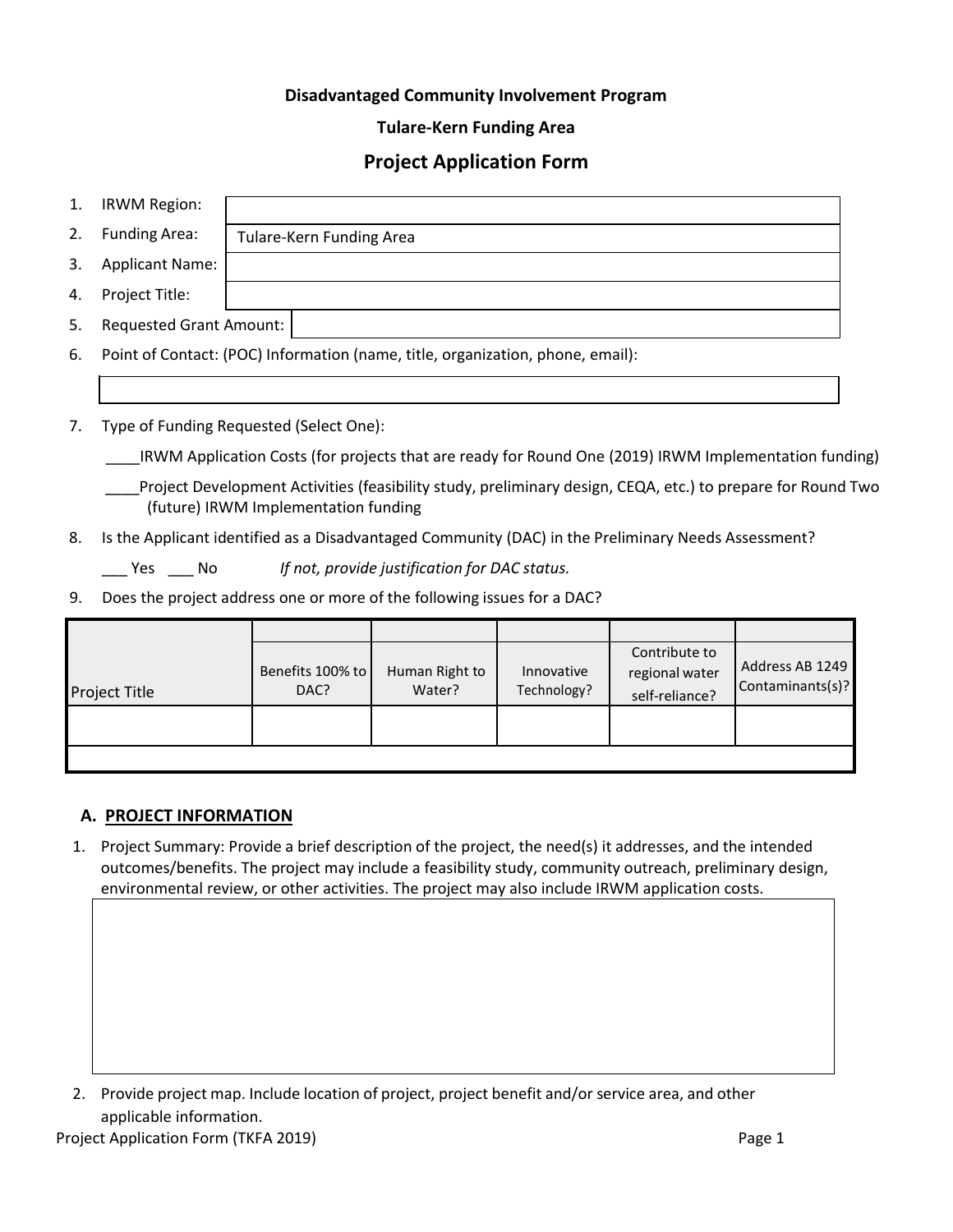| 3. Project Type: | Water Supply or Quality | Sewer or Wastewater |  |
|------------------|-------------------------|---------------------|--|
|                  | Other:                  |                     |  |

*Select most applicable project type. If "Other" is selected, please write in the space provided the proposed project type.*

4. If the project will affect groundwater, does the project have support of the local Groundwater Sustainability Agency? \_\_\_\_\_\_\_\_ Yes \_\_\_\_\_\_ No

Provide a letter of support from the GSA, if available, or other form of correspondence with the GSA regarding the proposed project.

## **B. SELECTED ELIGIBILITY REQUIREMENTS**

- 1. Does the project directly respond to water management need(s) of DACs in the Funding Area, as identified in the Preliminary Needs Assessment? \_\_\_ Yes \_\_\_ No
	- a. What DAC need(s) does the project address? Identify and explain.

## 2. Does the project benefit a small (<10,000 population) DAC? \_\_\_\_\_Yes \_\_\_\_ No

| Community | Population | MHI (include source) |
|-----------|------------|----------------------|
|           |            |                      |
|           |            |                      |
|           |            |                      |

3. Does the project provide a benefit that meets at least one of the Statewide Priorities as defined in the 2016 IRWM Grant Program Guidelines?

es  $\vert \ \vert$  No If Yes, Please identify below.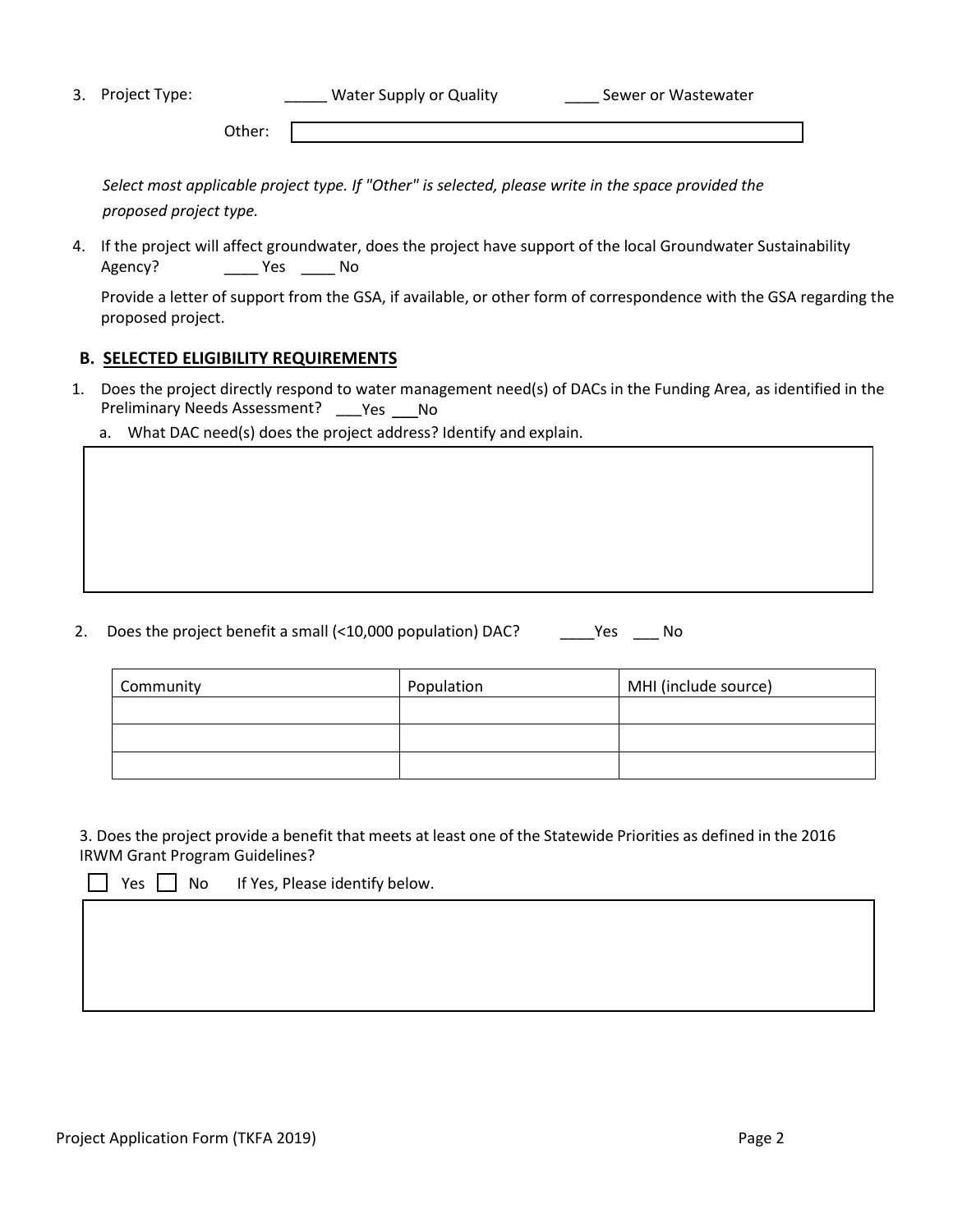# **C. WORK PLAN, BUDGET, and SCHEDULE**

**CI.** Work Plan: Provide a brief Project Description, including summary of tasks for the project development activity that is being proposed. The scope must include coordination with the IRWM to get the project on the IRWM project list for future implementation funding. (Attach additional pages if needed)

|             | <b>Table 1 - Project Development Budget</b>        |                                  |                                                     |                          |                   |  |  |
|-------------|----------------------------------------------------|----------------------------------|-----------------------------------------------------|--------------------------|-------------------|--|--|
|             | (c)<br>(d)<br>(a)<br>(b)                           |                                  |                                                     |                          |                   |  |  |
| <b>Task</b> |                                                    | <b>Requested Grant</b><br>Amount | <b>Cost Share: Non-</b><br><b>State Fund Source</b> | <b>Other Fund Source</b> | <b>Total Cost</b> |  |  |
| (1)         |                                                    |                                  |                                                     |                          |                   |  |  |
| (2)         |                                                    |                                  |                                                     |                          |                   |  |  |
| (3)         |                                                    |                                  |                                                     |                          |                   |  |  |
| (4)         |                                                    |                                  |                                                     |                          |                   |  |  |
| (5)         |                                                    |                                  |                                                     |                          |                   |  |  |
|             | <b>Grand Total</b>                                 |                                  |                                                     |                          |                   |  |  |
|             | Identify the source of Other Funds, if applicable. |                                  |                                                     |                          |                   |  |  |

2. Budget: Provide cost estimate by task identified in the Work Plan description. Cost share is not required.

3. Schedule: Include reasonable estimates of the start and end dates for each task listed in Table 1 - Project Development Budget.

|     | Table 2 - Project Development Schedule              |  |  |  |  |  |
|-----|-----------------------------------------------------|--|--|--|--|--|
|     | <b>End Date</b><br><b>Start Date</b><br><b>Task</b> |  |  |  |  |  |
| (1) |                                                     |  |  |  |  |  |
| (2) |                                                     |  |  |  |  |  |
| (3) |                                                     |  |  |  |  |  |
| (4) |                                                     |  |  |  |  |  |
| (5) |                                                     |  |  |  |  |  |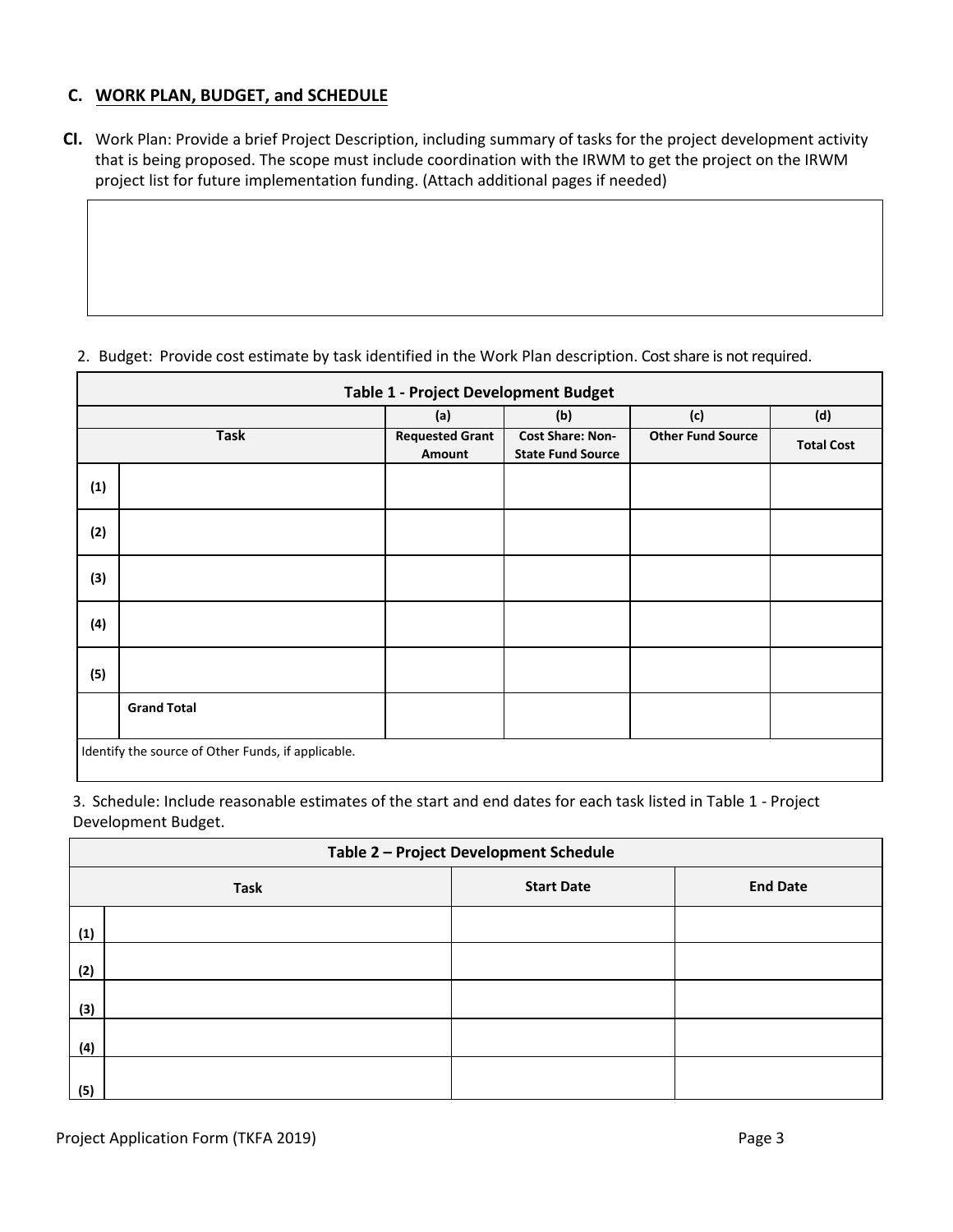#### **D. OTHER PROJECT INFORMATION**

| 1. Does the proposed project benefit multiple DACs?               | Yes<br>No |
|-------------------------------------------------------------------|-----------|
| If Yes, provide a description of the impacts to the various DACs. |           |
|                                                                   |           |
|                                                                   |           |
|                                                                   |           |
|                                                                   |           |
|                                                                   |           |

2. Does the project address a contaminant listed in AB 1249? The Most Most Contact Most Contact Most Contact Mo

If yes, provide a description of how the project helps address the contamination.

3. Does the project improve the provision of safe, clean, affordable, and accessible water adequate for human consumption, cooking, and sanitary purposes, consistent with AB 685 (Human Right to Water)? \_\_\_\_Yes  $\blacksquare$  No

If yes, please describe.

## **E. ENVIRONMENTAL**

1. Please fill out the Table below, if applicable:

|                              | Table 3 - CEQA Timeline |                                   |  |  |  |
|------------------------------|-------------------------|-----------------------------------|--|--|--|
| <b>CEQA STEP</b>             | COMPLETE? (Y/N)         | <b>ESTIMATED DATE TO COMPLETE</b> |  |  |  |
| Initial Study                |                         |                                   |  |  |  |
| Lead Agency (                |                         |                                   |  |  |  |
| Notice of Preparation        |                         |                                   |  |  |  |
| Draft EIR/MND/ND             |                         |                                   |  |  |  |
| <b>Public Review</b>         |                         |                                   |  |  |  |
| Final EIR/MND/ND             |                         |                                   |  |  |  |
| Adoption of Final EIR/MND/ND |                         |                                   |  |  |  |
| Notice of Determination      |                         |                                   |  |  |  |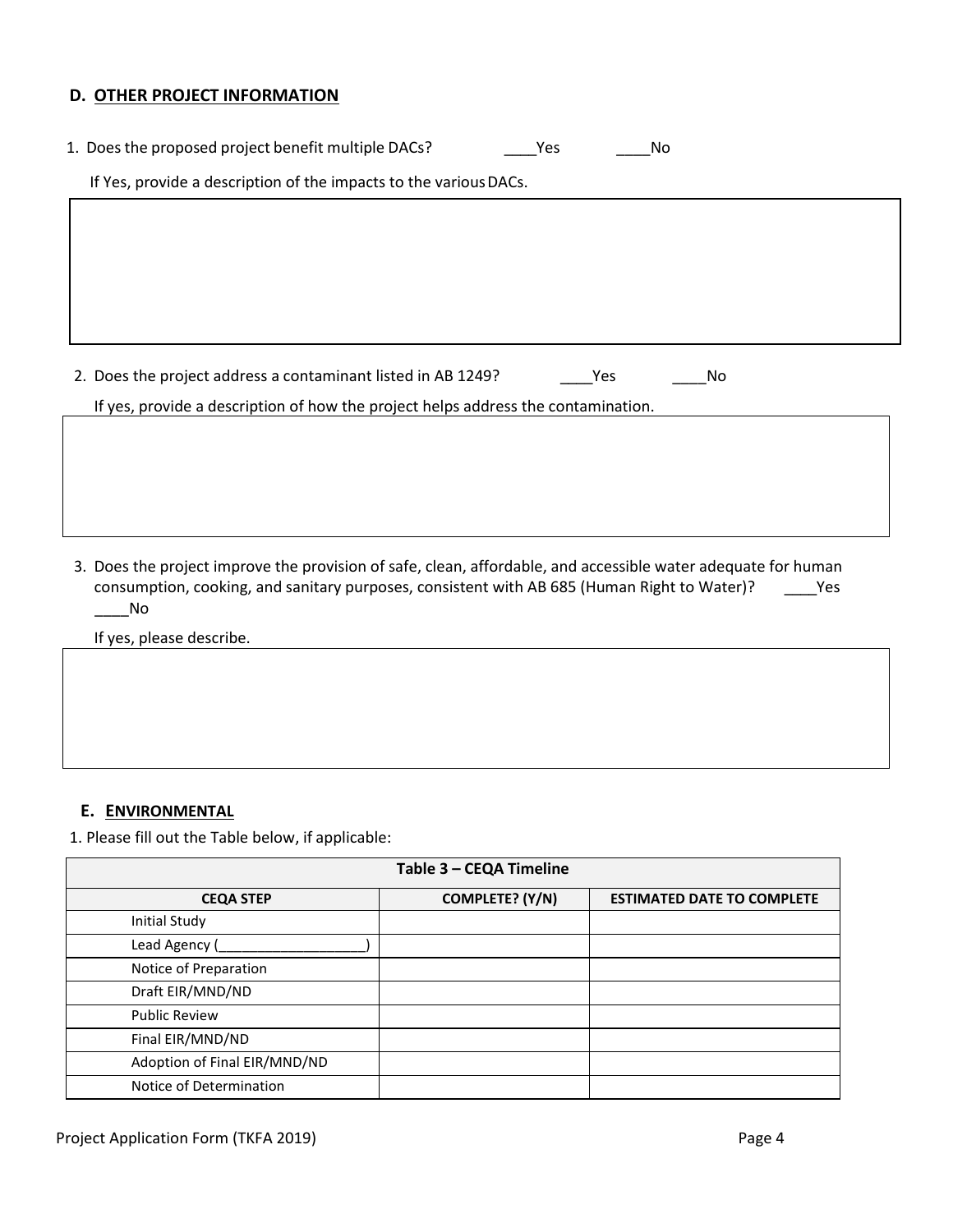a. If additional explanation or justification of the timeline is needed, please describe below(optional).

# **F. CONSULTANT SELECTION**

1. Does the Applicant have a District Engineer or other Engineering Consultant with history working on the design or evaluation of its facilities, which is preferred to perform the scope of work identified herein?

If yes, provide contact information (Name, Title, Organization, Phone, Email)

*Note: The preferred consultant, if noted, will be contacted regarding this project. If the consultant and the County of Tulare are able to come to agreement, a contract between the County and consultant may be initiated. While applicant preferences will be taken into account, the County of Tulare does not commit to retaining the services of the preferred consultant.*

2. If the Applicant does not have a preferred consultant, a consultant may be recommended by the respective IRWM, or work may be conducted by the Project Team. Any recommended consultants would require preapproval from the County of Tulare, and would be required to enter into a contract with the County of Tulare.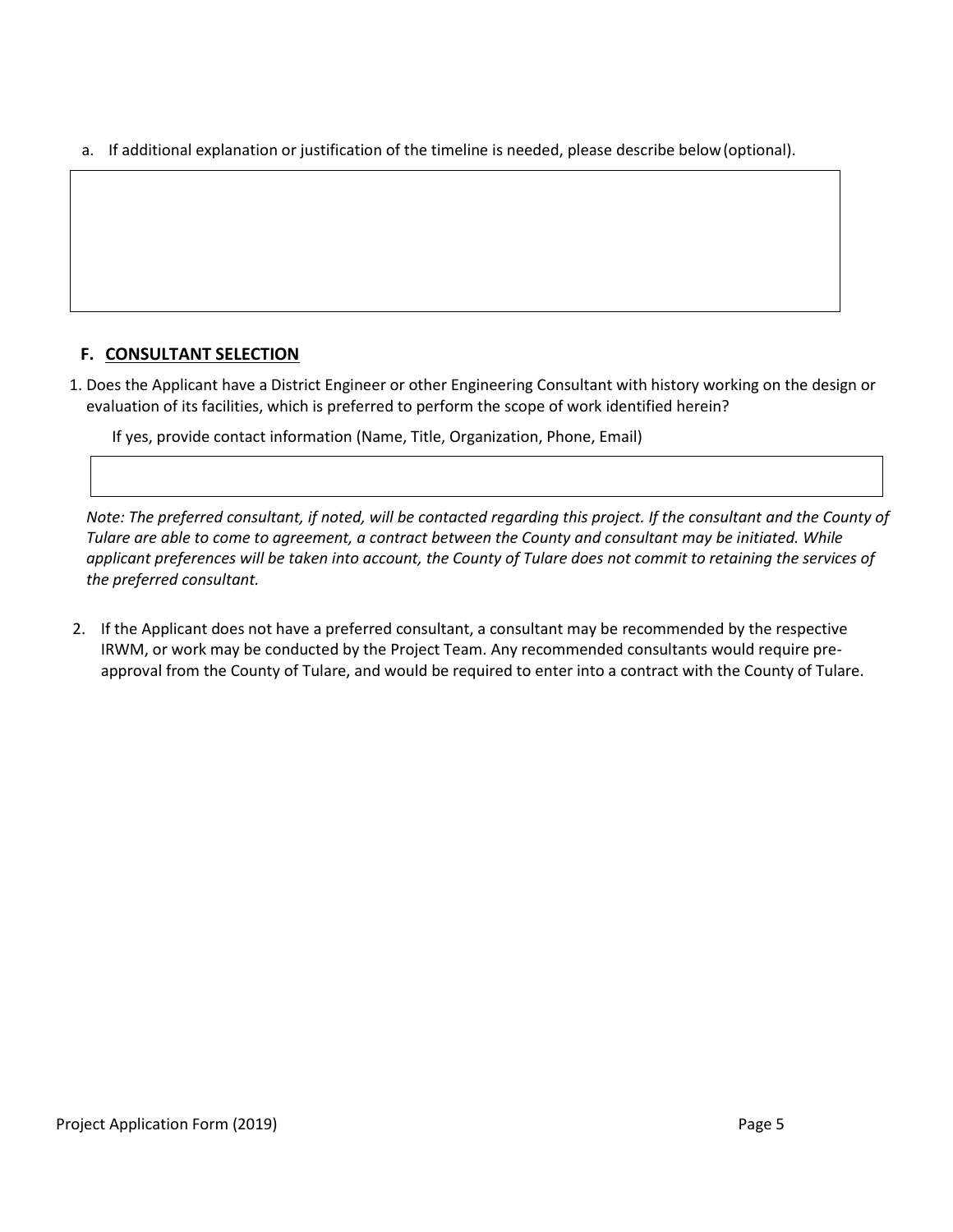# **G. IRWMP Regional Goals:**

*1) Insert an 'X' next to the ONE primary Kings Basin IRWMP goal that is most applicable to this project and provide a narrative explanation as to how the project meets that one goal.*

*2) Insert an 'X' next to secondary Kings Basin IRWMP goals that apply to this project (checking more than one secondary goal is OK) and provide a brief narrative explanation as to how the project meets each goal.*

| Put 'X' by one<br><b>Primary Goal</b> | Put 'X' by<br><b>Secondary</b><br><b>Goals that</b><br>apply | No.             | Goal                                                                                                                        |
|---------------------------------------|--------------------------------------------------------------|-----------------|-----------------------------------------------------------------------------------------------------------------------------|
|                                       |                                                              | RG1             | Halt, and ultimately reverse, the current overdraft and<br>provide for sustainable management of surface and<br>groundwater |
|                                       |                                                              | RG <sub>2</sub> | Increase the water supply reliability, enhance operational<br>flexibility, and reduce system constraints                    |
|                                       |                                                              | RG3             | Improve and protect water quality                                                                                           |
|                                       |                                                              | RG4             | Provide additional flood protection                                                                                         |
|                                       |                                                              | RG5             | Protect and enhance aquatic ecosystems and wildlife<br>habitat.                                                             |

*For Regional Goal(s) checked above, explain here how the project meets each one (minimum 75 words). Overstating the benefits of your project may cause more harm than good (i.e. less is more).*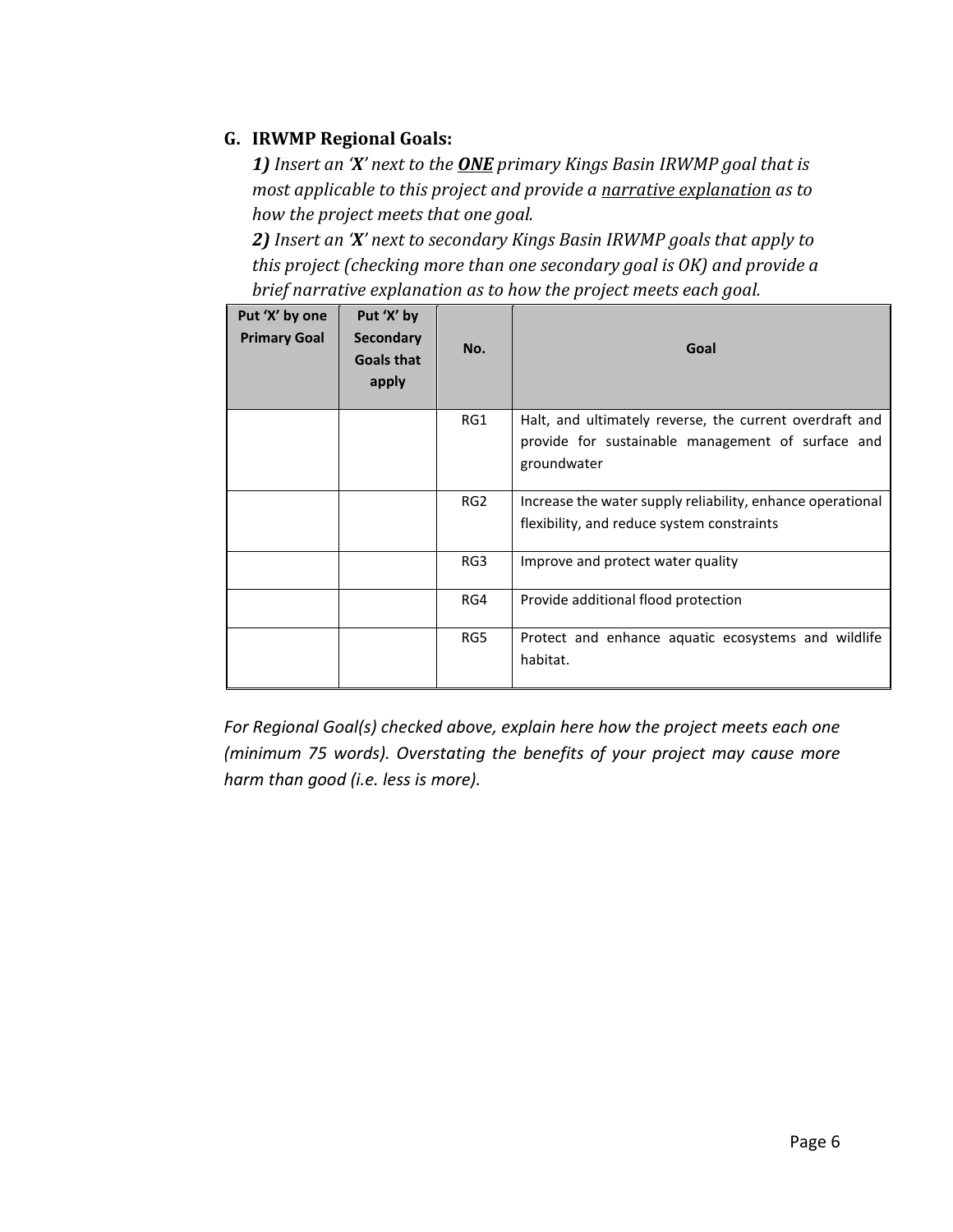# **H. IRWMP Measurable Objectives:**

*1) Insert an 'X' next to the ONE primary Kings Basin IRWMP objective that is most applicable to this project and provide a narrative explanation as to how the project meets that one objective.*

*2) Insert an 'X' next to secondary Kings Basin IRWMP Measurable objectives that apply to this project (checking more than one secondary objective is OK) and provide a brief narrative explanation as to how the project meets each objective.* 

*3) For each primary and secondary objective selected, you must provide sufficient detail as to how the performance of the objective will be measured.* 

| Put 'X' by one<br>Primary<br>Objective | Put 'X' by<br><b>Secondary</b><br><b>Objectives</b><br>that apply | No.             | Goal                                                                                                           |
|----------------------------------------|-------------------------------------------------------------------|-----------------|----------------------------------------------------------------------------------------------------------------|
|                                        |                                                                   | MO1             | Increase amount of groundwater in storage with intent to                                                       |
|                                        |                                                                   |                 | eliminate the groundwater overdraft in 20 years                                                                |
|                                        |                                                                   | MO <sub>2</sub> | Identify opportunities and Projects                                                                            |
|                                        |                                                                   | MO <sub>3</sub> | Identify DAC priority needs and promote/support                                                                |
|                                        |                                                                   |                 | solutions to DAC water issues                                                                                  |
|                                        |                                                                   | MO <sub>4</sub> | Increase average annual supply and reduce demand                                                               |
|                                        |                                                                   | MO <sub>5</sub> | Increase dry year supply                                                                                       |
|                                        |                                                                   | MO <sub>6</sub> | Increase regional conveyance capacity                                                                          |
|                                        |                                                                   | MO7             | Compile baseline water quality data for ground & surface<br>water                                              |
|                                        |                                                                   | MO8             | Encourage Best Management Practices, policies &<br>education that protect water quality                        |
|                                        |                                                                   | MO9             | Identify<br>sources of water<br>quality<br>problems<br>&<br>promote/support solutions to improve water quality |
|                                        |                                                                   | MO10            | Increase surface storage                                                                                       |
|                                        |                                                                   | M011            | Sustain the Kings River Fisheries Management Program                                                           |
|                                        |                                                                   | MO12            | Pursue opportunities to incorporate habitat benefits into<br>projects                                          |